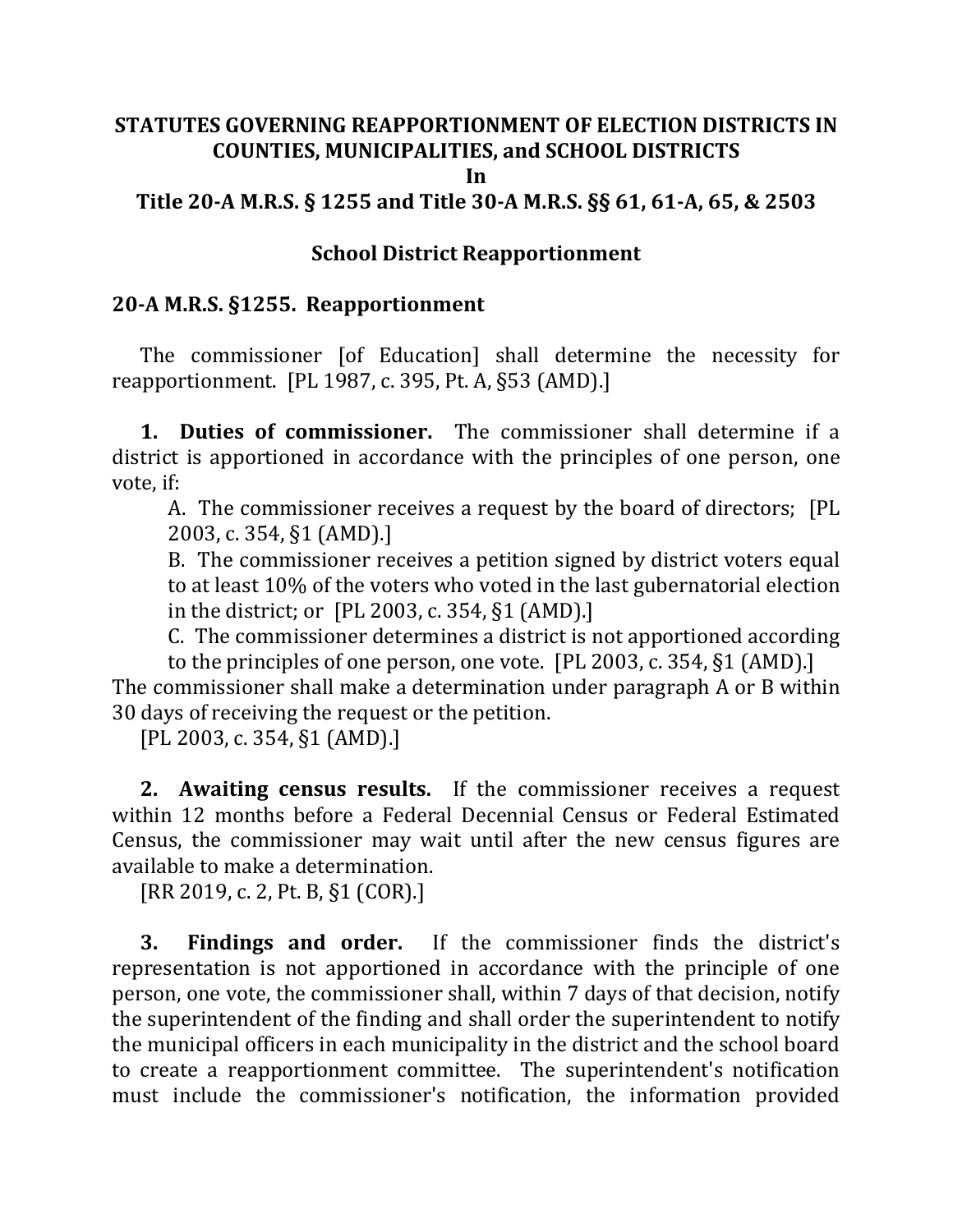pursuant to subsection 6 and the time and place for the first meeting of the committee, which must be held not later than 20 days after the notification.

[PL 2003, c. 354, §1 (AMD).]

**4. Reapportionment committee membership.** The reapportionment committee shall consist of one municipal officer and one citizen at large from each member municipality, chosen by the municipal officers, and one director from each municipality, chosen by the board of directors. The appointments shall be made prior to the first meeting of the committee.

[PL 1981, c. 693, §§5, 8 (NEW).]

**5. Quorum.** A majority of the committee shall be a quorum. [PL 1981, c. 693, §§5, 8 (NEW).]

**6. Duties of commissioner.** The commissioner shall provide the superintendent with the most recent Federal Decennial Census or Federal Estimated Census figures for each municipality in the district and at least one recommended apportionment plan.

[PL 2003, c. 354, §2 (AMD).]

**7. Duties of the reapportionment committee.** The committee shall:

A. Elect a chairman and secretary and may adopt suitable rules of procedure; [PL 1981, c. 693, §§5, 8 (NEW).]

B. Consider and by majority vote adopt a plan including the method of representation, total number of directors and number of directors representing each municipality or subdistrict; and [PL 1981, c. 693, §§5, 8 (NEW).]

C. Within 90 days of the first meeting, send a report of their plan to the state board for approval. It may, within the 90-day limit, submit alternative plans for apportionment. [PL 1981, c. 693, §§5, 8 (NEW).] [PL 1981, c. 693, §§5, 8 (NEW).]

**8. Commissioner approval.** The commissioner shall approve or disapprove the committee plan within 30 days of receiving it.

[PL 1987, c. 395, Pt. A, §54 (AMD).]

**9. Failure to gain commissioner approval.** If a plan has not been adopted by the committee or approved by the commissioner within the time limits, the commissioner shall prepare a suitable plan.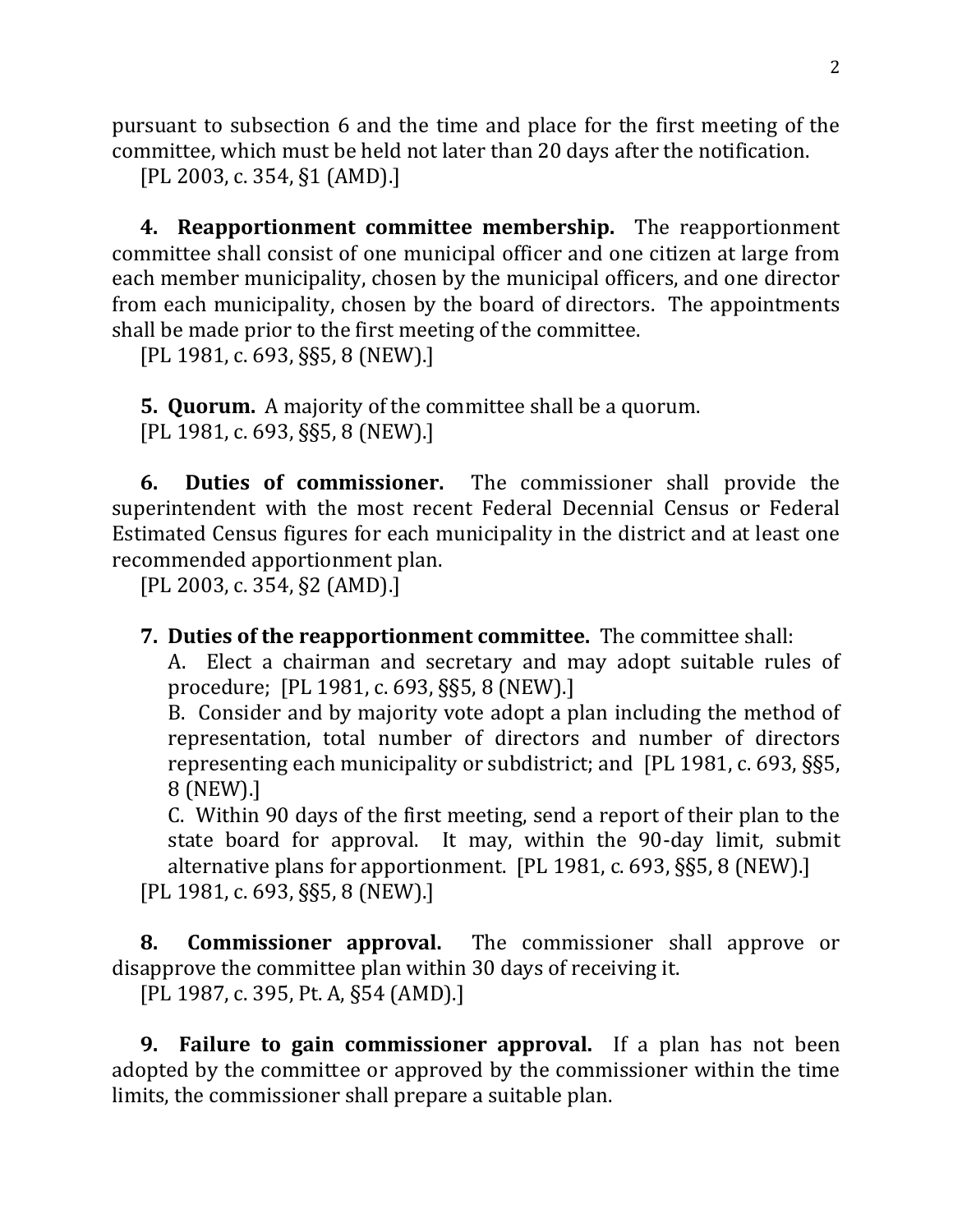[RR 2019, c. 2, Pt. B, §2 (COR).]

**10. Putting the approved plan into effect.** On approval of a plan, the commissioner shall send a certified copy to the municipal officers and school directors. The original plan shall be retained in the department files.

A. The approved plan shall be effective immediately. The committee shall determine the terms of the directors who shall be elected at the next annual municipal elections so as to comply with section 1253. [PL 1981, c. 693, §§5, 8 (NEW).]

B. If the approved plan requires a reduction of the number of directors to be elected in a municipality, the reduction must be achieved in accordance with this paragraph.

(1) If possible, the reduction must be achieved by the voluntary resignation of one or more of the directors.

(2) If the reduction can not be achieved in accordance with subparagraph (1) and the plan is approved and filed less than 30 days prior to the annual municipal election, the number of open positions to be filled by the election process must be reduced to the number required by the approved plan.

(3) If the reduction can not be achieved in accordance with subparagraph (1) or (2), or a combination of the 2, all of the remaining existing directors representing the municipality shall choose by lot which directors' terms must terminate. [PL 2003, c. 57, §1 (RPR).]

C. If the approved plan requires that additional directors be elected in a municipality, the municipal officers shall fill the vacancies by appointment. A new director shall serve until a successor is elected and qualified at the next annual municipal election. [PL 1983, c. 806, §17 (AMD).]

D. [PL 1993, c. 435, §3 (RP).]

E. The reapportionment committee shall thereupon be dissolved. [PL 1981, c. 693, §§5, 8 (NEW).]

[PL 2003, c. 57, §1 (AMD).]

**11. Duties of present directors during reapportionment.** The board of directors, during the reapportionment of its membership, shall serve as legal representatives of the district until the reapportionment is completed. The board shall carry out all business of the district, including the borrowing of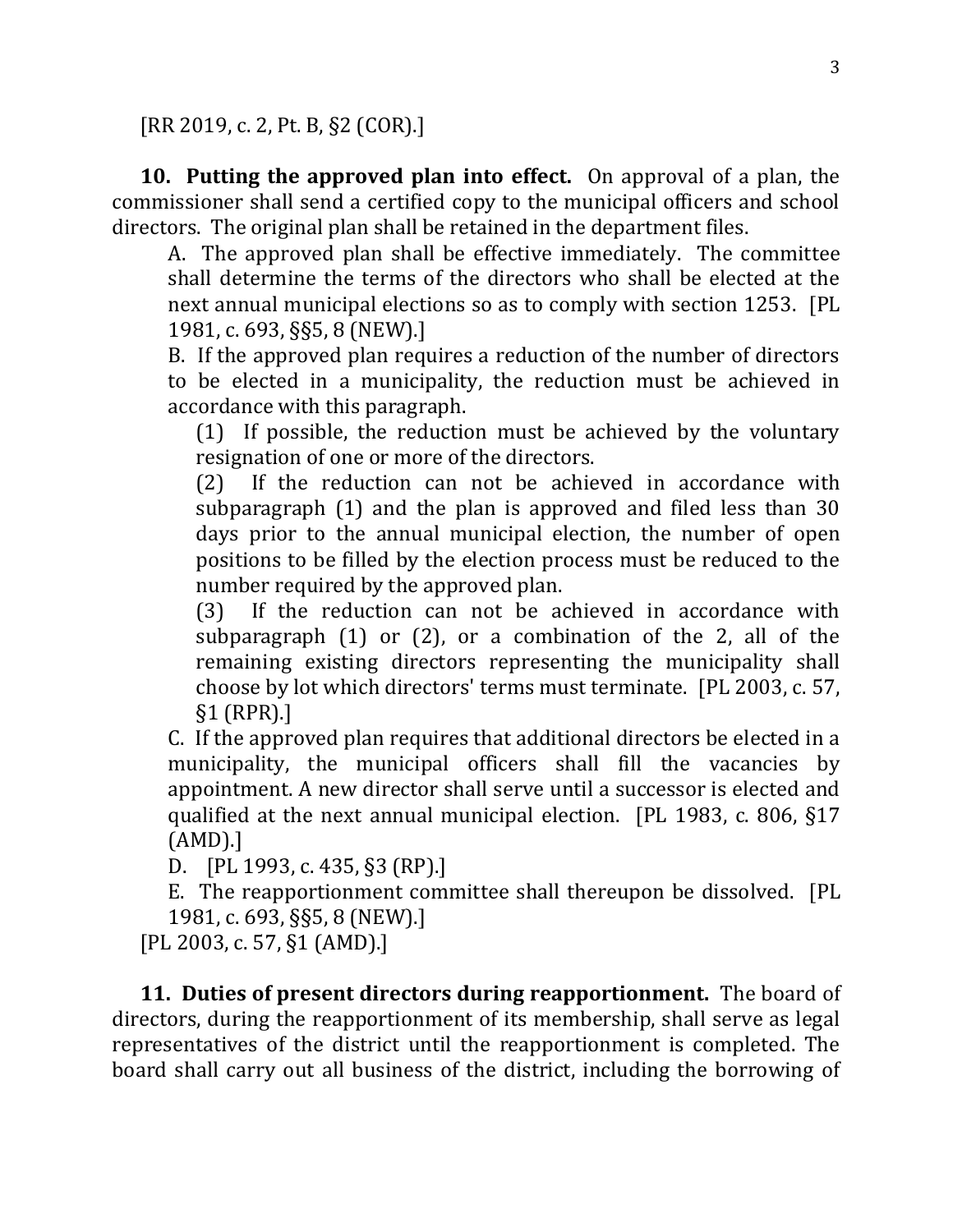necessary funds which may be required during the period of reapportionment.

[PL 1981, c. 693, §§5, 8 (NEW).]

**12. State board review of commissioner's decisions.** A school administrative district or interested parties may request that the state board reconsider decisions made by the commissioner in this section. The state board shall have the authority to overturn a decision made by the commissioner. In exercising this power, the state board is limited by this section.

[PL 1987, c. 395, Pt. A, §56 (NEW).]

**13. Rules.** The state board may adopt rules to carry out this section. [PL 1987, c. 395, Pt. A, §56 (NEW).] SECTION HISTORY PL 1981, c. 693, §§5,8 (NEW). PL 1983, c. 485, §10 (AMD). PL 1983, c. 806, §17 (AMD). PL 1987, c. 395, §§A53-A56 (AMD). PL 1993, c. 435, §3 (AMD). PL 2003, c. 57, §1 (AMD). PL 2003, c. 354, §§1,2 (AMD). RR 2019, c. 2, Pt. B, §§1, 2 (COR).

# **County Commissioner District Reapportionment Me. Const. Art. 9, § 25**

#### **30-A M.R.S. §61. Board of commissioners; election; chairman**

There shall be a board of commissioners for each county consisting of a chairman and 2 other persons. Each of the commissioners of a county must represent one of the commissioner districts established by law for the commissioner's county. [PL 2003, c. 43, §1 (AMD).]

**1. Residency; election by district.** Members of each board of commissioners must be residents of the commissioner district which they represent and shall be elected by the voters of that district. [PL 1987, c. 737, Pt. A, §2 (NEW); PL 1987, c. 737, Pt. C, §106 (NEW); PL 1989, c. 6 (AMD); PL 1989, c. 9, §2 (AMD); PL 1989, c. 104, Pt. C, §§8, 10 (AMD).]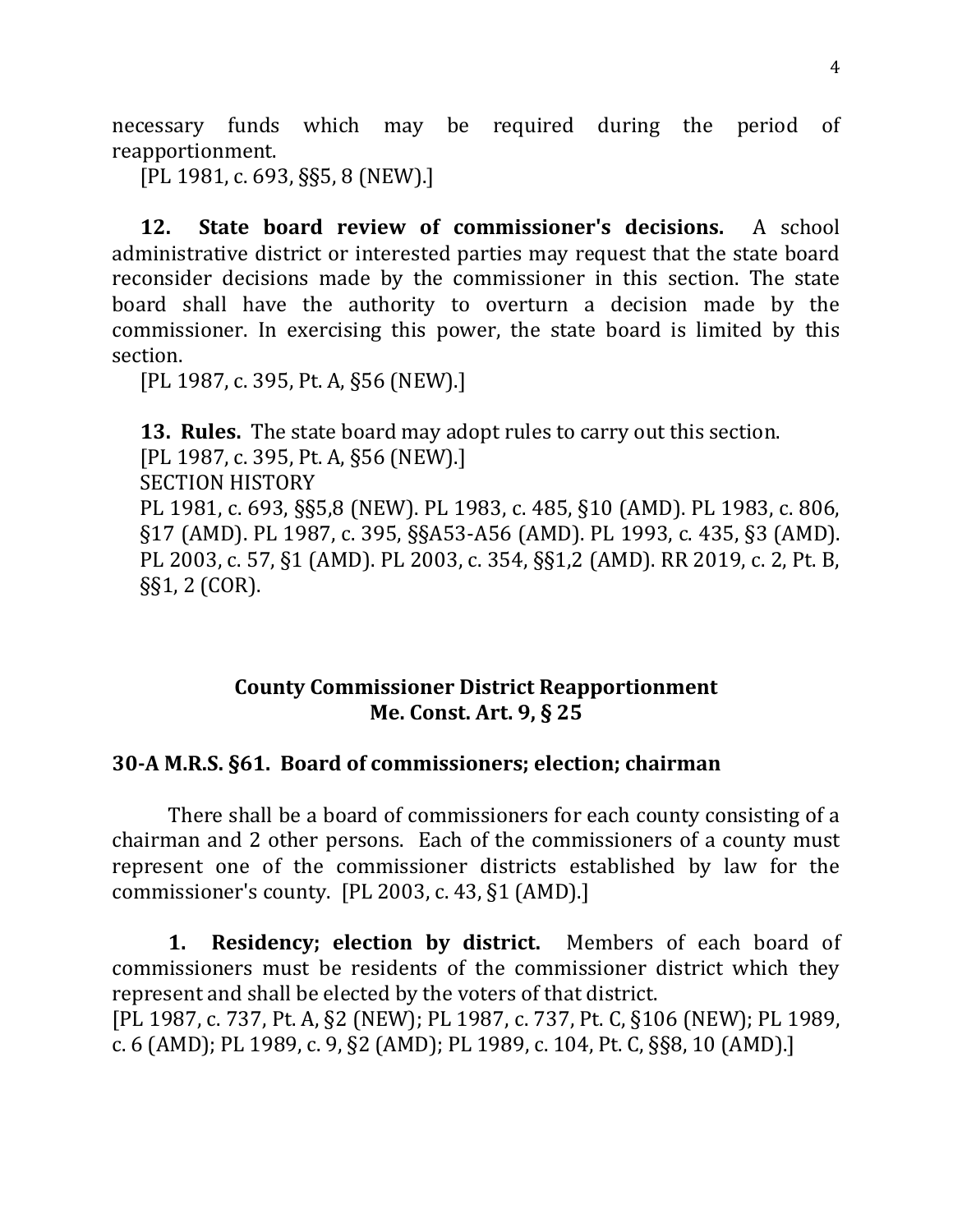**2. Mode of election.** County commissioners shall be elected on the Tuesday following the first Monday of November in each even-numbered year. The votes shall be received, sorted, counted and declared in the same manner as votes for Representatives. The municipal clerk shall record in the municipal records the names of the persons voted for, the number of votes for each and the whole number of ballots received. The municipal clerk shall send true copies of these records, sealed and attested in the same manner as returns of votes for Senators, to the Secretary of State.

[PL 1987, c. 737, Pt. A, §2 (NEW); PL 1987, c. 737, Pt. C, §106 (NEW); PL 1989, c. 6 (AMD); PL 1989, c. 9, §2 (AMD); PL 1989, c. 104, Pt. C, §§8, 10 (AMD).]

**3. Chairman.** The commissioners shall select their chairman annually at their first meeting on or after the first day of January to act for one year. [PL 1987, c. 737, Pt. A, §2 (NEW); PL 1987, c. 737, Pt. C, §106 (NEW); PL 1989, c. 6 (AMD); PL 1989, c. 9, §2 (AMD); PL 1989, c. 104, Pt. C, §§8, 10 (AMD).] SECTION HISTORY

PL 1987, c. 737, §§A2,C106 (NEW). PL 1989, c. 6 (AMD). PL 1989, c. 9, §2 (AMD). PL 1989, c. 104, §§C8,10 (AMD). PL 2003, c. 43, §1 (AMD).

### **30-A M.R.S. §61-A. York County**

Notwithstanding section 61, there shall be a Board of Commissioners for York County consisting of a chair and 4 other citizens. All other provisions of section 61 apply to York County.

SECTION HISTORY PL 1989, c. 220, §§1,4 (NEW).

#### **30-A M.R.S. §65. Apportionment of county commissioner districts**

**1. Redistricting, generally.** In 2021 and every 10 years thereafter, the apportionment commission established under the Constitution of Maine, Article IV, Part Third, Section 1-A shall review the existing county commissioner districts and, as necessary, reapportion those districts in each county to establish as nearly as practicable equally populated districts. The Speaker of the House is responsible for calling the commission together to review the county commissioner districts. No action may be taken by the commission without a quorum of 7.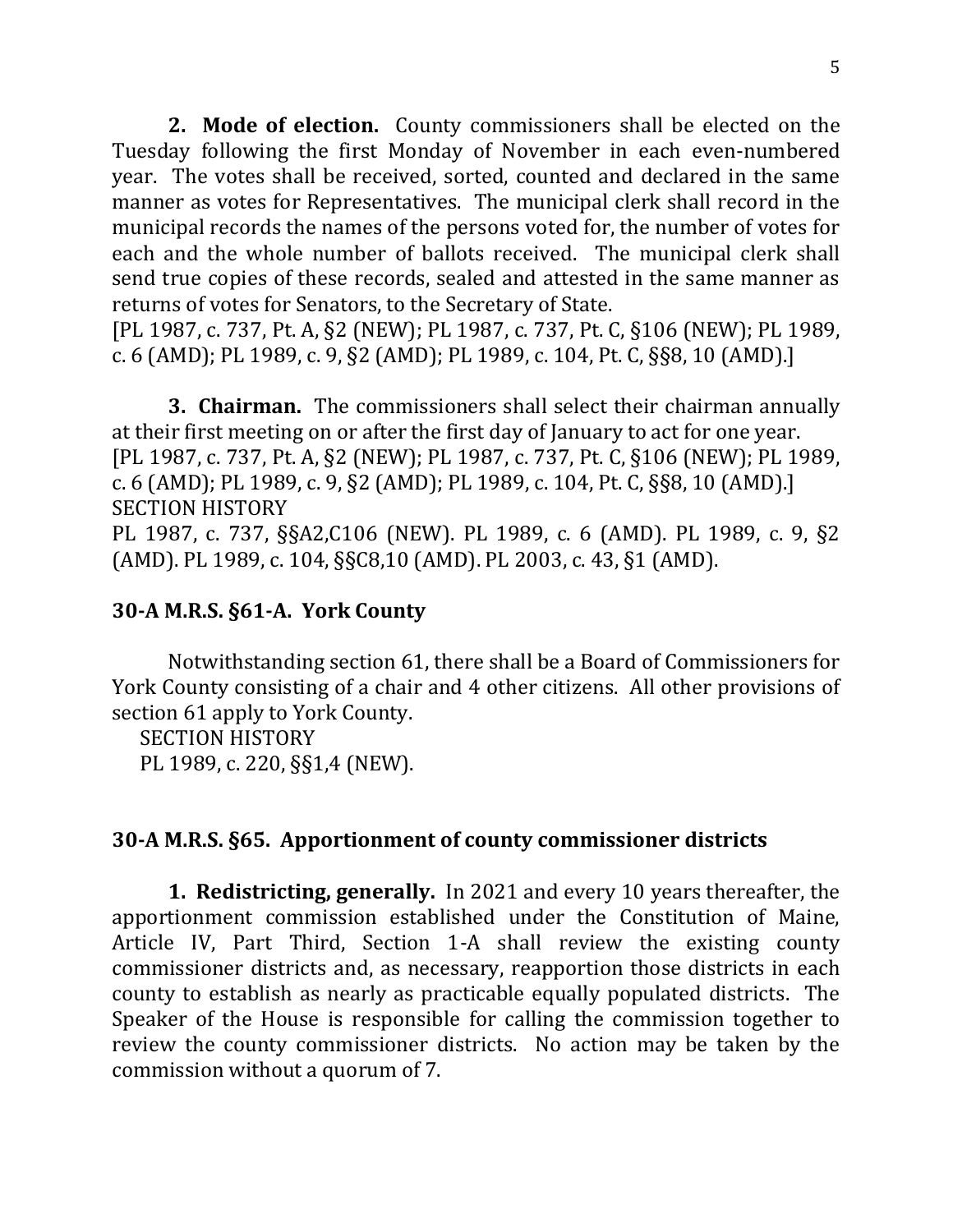A. The apportionment commission shall divide the number of commissioners in each county into the number of inhabitants of the county, excluding foreigners not naturalized, according to the latest Federal Decennial Census or a state census previously ordered by the Legislature to coincide with the Federal Decennial Census, to determine a mean population figure for each county commissioner district. Each county commissioner district must be formed of contiguous and compact territory and must cross political subdivision lines the least number of times necessary to establish as nearly as practicable equally populated districts. Whenever the population of a municipality entitles it to more than one district, all whole districts must be drawn within the municipal boundaries. Any population remainder within the municipality must be included in a district drawn to cross the municipal boundary as long as the population remainder within the municipality is contiguous to another municipality or municipalities included in the district. Any county that already meets the standards and guidelines for equally populated districts, as established by this section, the Constitution of Maine and the Constitution of the United States, need not be reapportioned. [PL 2013, c. 85, §2 (AMD).]

B. Interested parties from each county may submit redistricting plans for the commission to consider. Those plans must be submitted to the commission no later than 30 calendar days after the commission is called together by the Speaker of the House under this subsection. The commission may hold public hearings on plans affecting each county. [PL 1987, c. 737, Pt. A, §2 (NEW); PL 1987, c. 737, Pt. C, §106 (NEW); PL 1989, c. 6 (AMD); PL 1989, c. 9, §2 (AMD); PL 1989, c. 104, Pt. C, §§8, 10 (AMD).]

C. The commission shall submit its plan to the Clerk of the House no later than June 1st of the year in which reapportionment is required. The Clerk of the House shall submit to the Legislature, no later than January 15, 2022, and every 10th year thereafter, one legislative document to reapportion the county commissioner districts based on the plan submitted by the apportionment commission. The Legislature must enact the submitted plan or a plan of its own in regular or special session by a vote of 2/3 of the members of each House within 30 calendar days after the plan is submitted to it by the Clerk of the House. This action is subject to the Governor's approval, as provided in the Constitution of Maine, Article IV, Part Third, Section 2.

[PL 2013, c. 85, §2 (AMD).] [PL 2013, c. 85, §2 (AMD).]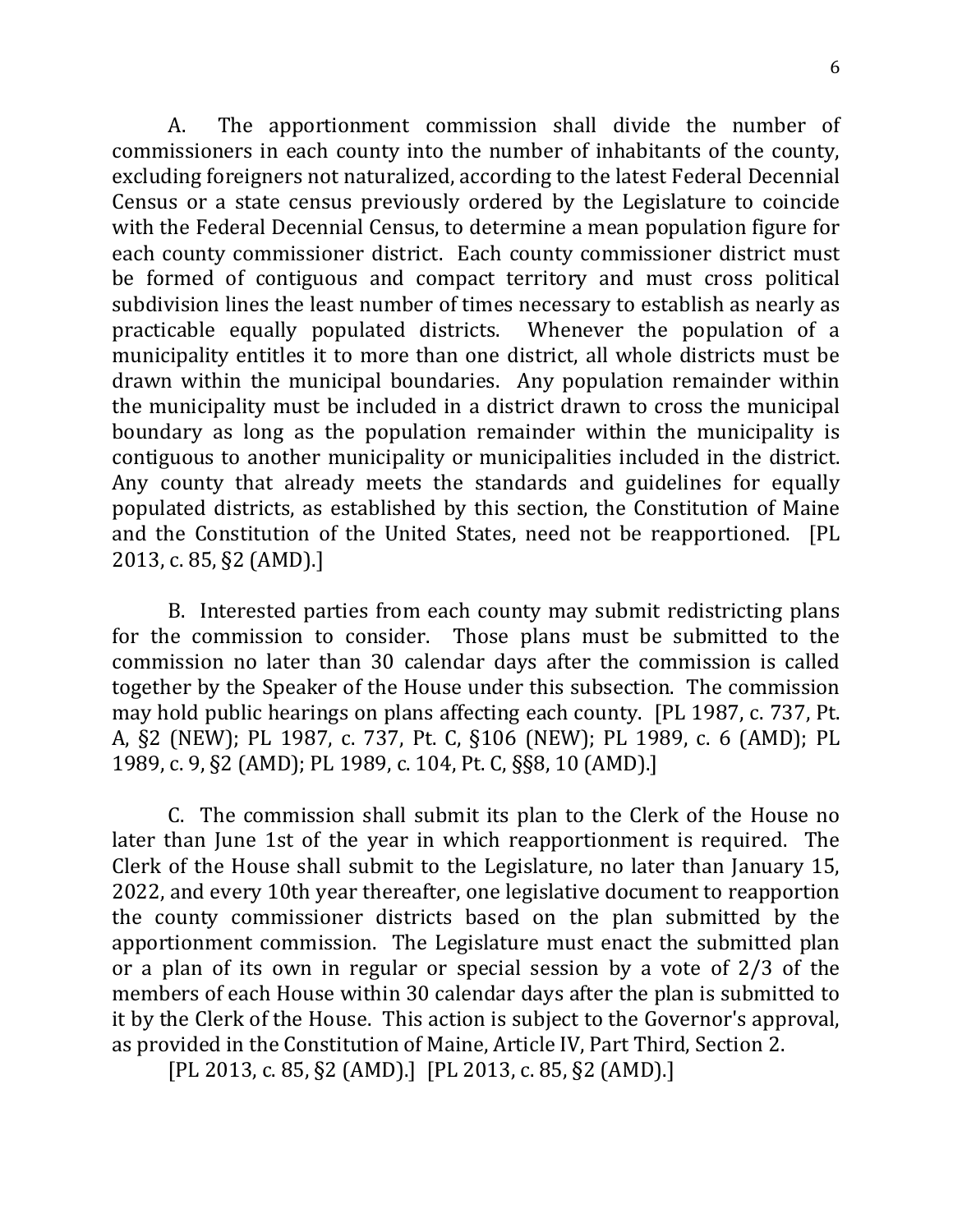**2. Supreme Judicial Court.** If the Legislature fails to make an apportionment within the 30 calendar days, the Supreme Judicial Court shall make the apportionment within 60 calendar days following the period in which the Legislature is required to act, but fails to do so. In making the apportionment, the Supreme Judicial Court shall consider plans and briefs filed by the public with the court during the first 30 days of the period in which the court is required to apportion.

[PL 1987, c. 737, Pt. A, §2 (NEW); PL 1987, c. 737, Pt. C, §106 (NEW); PL 1989, c. 6 (AMD); PL 1989, c. 9, §2 (AMD); PL 1989, c. 104, Pt. C, §§8, 10 (AMD).]

**3. Funding.** The commission shall make equal amounts of money available to the 2 major parties represented on the commission for the purpose of this apportionment. In addition, sufficient funds shall be made available to the chairman of the commission. The commission shall recommend to the Legislature, if that body is in session, otherwise to the Legislative Council, an appropriation sufficient to cover the cost of reapportionment.

[PL 1987, c. 737, Pt. A, §2 (NEW); PL 1987, c. 737, Pt. C, §106 (NEW); PL 1989, c. 6 (AMD); PL 1989, c. 9, §2 (AMD); PL 1989, c. 104, Pt. C, §§8, 10 (AMD).] SECTION HISTORY

PL 1987, c. 737, §§A2,C106 (NEW). PL 1989, c. 6 (AMD). PL 1989, c. 9, §2 (AMD). PL 1989, c. 104, §§C8,10 (AMD). PL 2013, c. 85, §2 (AMD).

# **Municipal District Reapportionment**

#### **30-A M.R.S. §2503. Reapportionment**

**1. Adoption by ordinance.** Districts established for the purpose of electing, from each district, an equal number of municipal officers may be adjusted, by ordinance, by the municipal legislative body subject to the following conditions.

A. Each district must be formed of compact, contiguous territory. Its boundary lines may follow the center lines of streets. [PL 1987, c. 737, Pt. C, §2 and Pt (NEW); PL 1989, c. 6 (AMD); PL 1989, c. 9, §2 (AMD); PL 1989, c. 104, Pt. C, §§8, 10 (AMD).]

B. Each district must contain as nearly as possible the same number of inhabitants as determined according to the latest Federal Decennial Census, but districts may not differ in number of inhabitants by more than 10% of the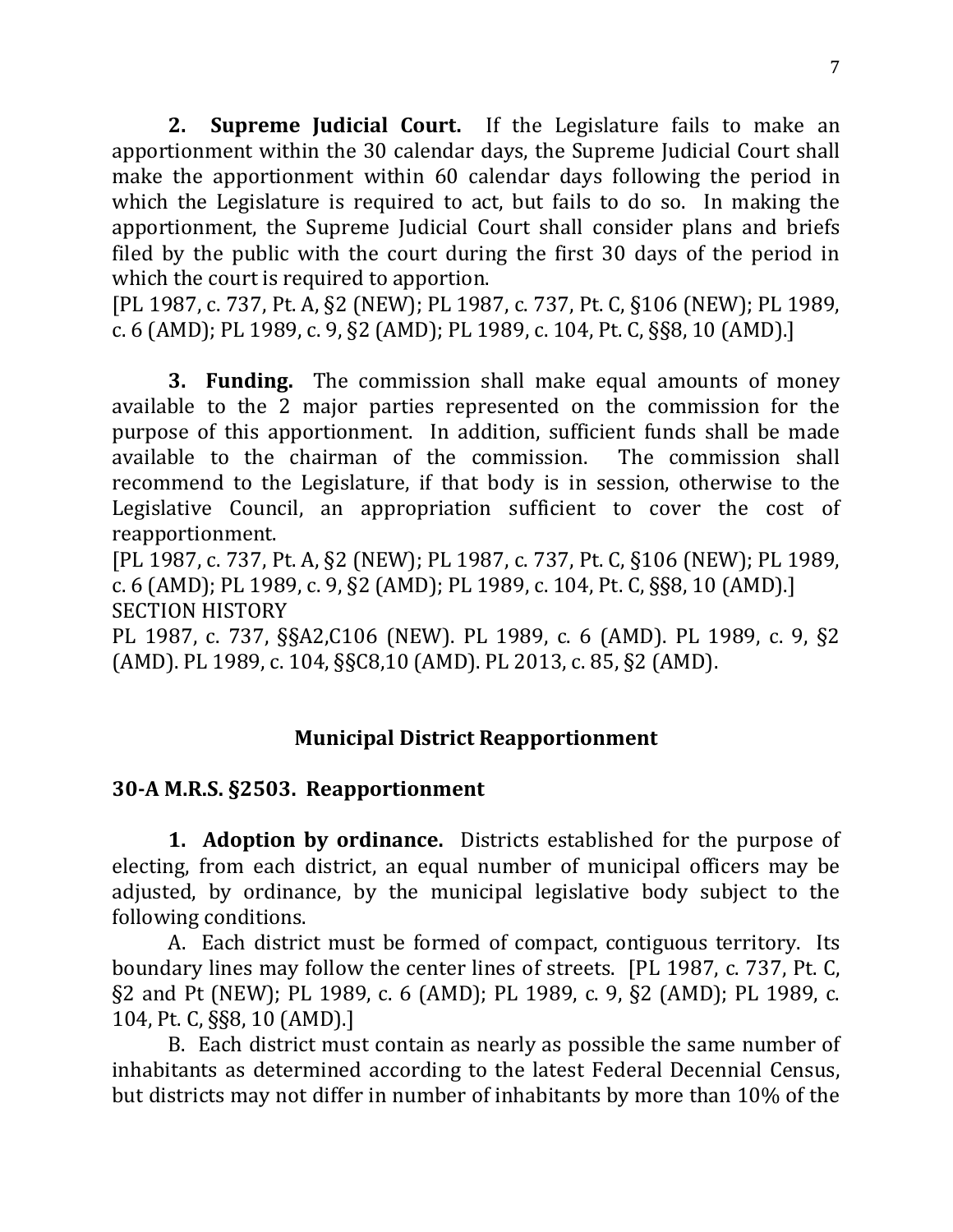inhabitants in the smallest district created. [PL 1987, c. 737, Pt. A, §2 (NEW); PL 1987, c. 737, Pt. C, §106 (NEW); PL 1989, c. 6 (AMD); PL 1989, c. 9, §2 (AMD); PL 1989, c. 104, Pt. C, §§8, 10 (AMD).]

C. The ordinance must include a map and a description of the districts. [PL 1987, c. 737, Pt. A, §2 (NEW); PL 1987, c. 737, Pt. C, §106 (NEW); PL 1989, c. 6 (AMD); PL 1989, c. 9, §2 (AMD); PL 1989, c. 104, Pt. C, §§8, 10 (AMD).]

D. The ordinance takes effect on the 30th day after adoption by the legislative body. The new districts and boundaries, as of the effective date, supersede previous districts and boundaries for the purposes of the next regular municipal election, including nominations. [PL 1987, c. 737, Pt. A, §2 (NEW); PL 1987, c. 737, Pt. C, §106 (NEW); PL 1989, c. 6 (AMD); PL 1989, c. 9, §2 (AMD); PL 1989, c. 104, Pt. C, §§8, 10 (AMD).]

[PL 1987, c. 737, Pt. A, §2 (NEW); PL 1987, c. 737, Pt. C, §106 (NEW); PL 1989, c. 6 (AMD); PL 1989, c. 9, §2 (AMD); PL 1989, c. 104, Pt. C, §§8, 10 (AMD).]

**2. Failure to enact ordinance.** The municipal legislative body must enact the reapportionment ordinance within 12 months after the Legislature has reapportioned the House and Senate districts pursuant to the Constitution of Maine, Article IV, Part First, Section 3 and Article IV, Part Second, Section 2 or after a court decision finalizing the reapportionment of districts. The ordinance must be enacted at least 90 days before a regular municipal election occurring within that 12-month period or the previous reapportionment ordinance applies to that election. If the legislative body fails to enact an ordinance within the 12-month period or at least 90 days before a regular election occurring after the 12-month period, all municipal officers to be elected must be elected at large and serve until their terms expire. Such at-large elections continue until the legislative body enacts an ordinance in accordance with subsection 1 at least 90 days before a regular municipal election.

[PL 2001, c. 537, §1 (AMD); PL 2001, c. 537, §2 (AFF).]

**3. Referendum.** Except when the municipal legislative body is the town meeting, the voters of the municipality may require the municipal legislative body to reconsider any ordinance adopted under subsection 1. If the legislative body does not repeal an ordinance so reconsidered, the voters may approve or reject it at a municipal election.

A. Any 5 voters may commence referendum proceedings by filing an affidavit with the municipal clerk stating: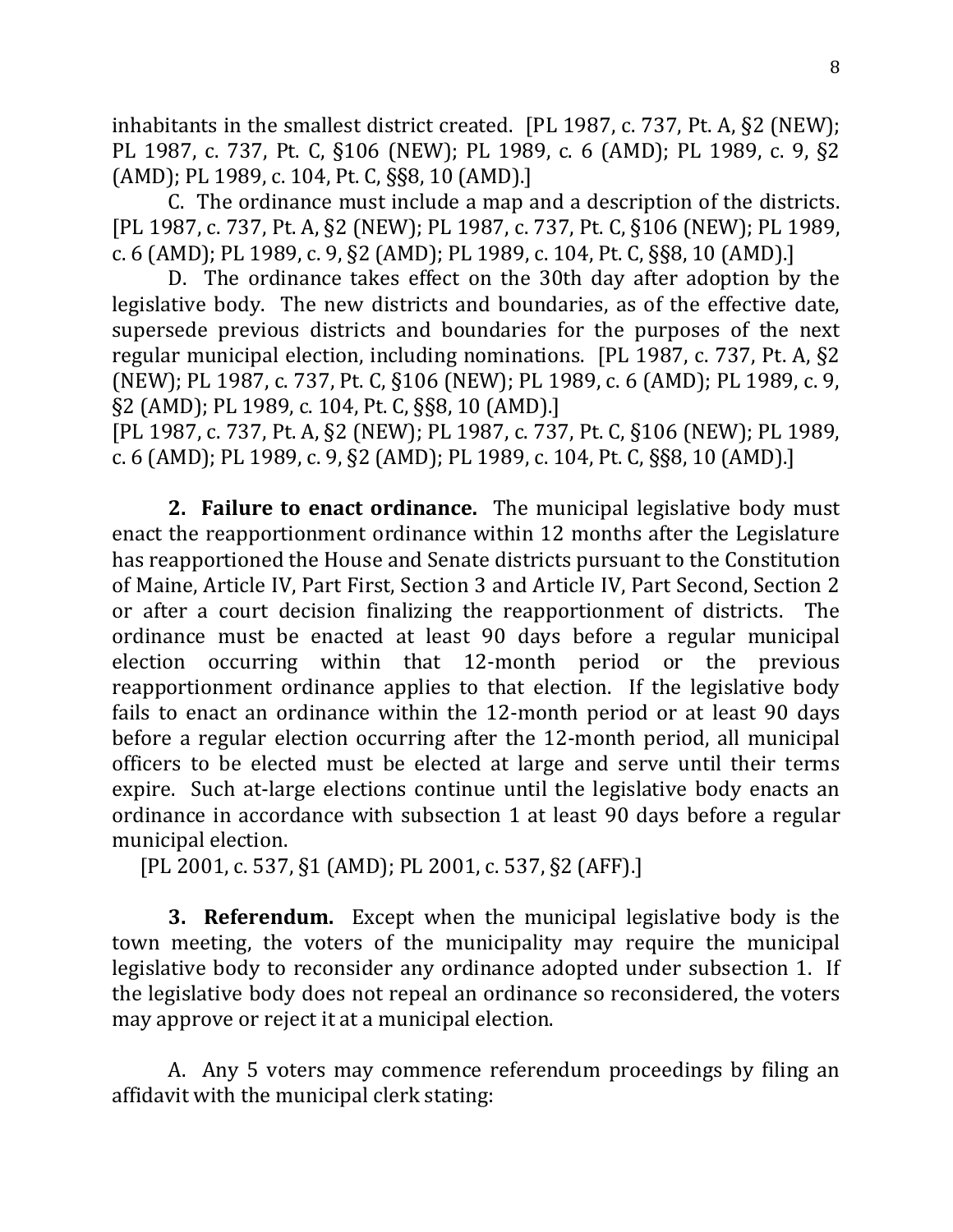(1) They will constitute the petitioners' committee;

(2) They will be responsible for circulating the petition and filing it in proper form;

(3) Their names and addresses;

(4) The address to which all notices to the committee are to be sent; and

(5) The ordinance sought to be reconsidered.

Promptly after the affidavit of the petitioners' committee is filed, the clerk shall issue the appropriate petition blanks to the petitioners' committee. [PL 1987, c. 737, Pt. A, §2 (NEW); PL 1987, c. 737, Pt. C, §106 (NEW); PL 1989, c. 6 (AMD); PL 1989, c. 9, §2 (AMD); PL 1989, c. 104, Pt. C, §§8, 10 (AMD).]

B. Petitions under this subsection must meet the following requirements.

(1) Petitions must be signed by a number of voters of the municipality equal to at least 15% of the total number of voters in the municipality at the last presidential election.

(2) All papers of a petition shall be uniform in size and style and shall be assembled as one instrument for filing. Each signature must be executed in ink or indelible pencil and must be followed by the address of the person signing. While being circulated, petitions must have the full text of the ordinance sought to be reconsidered contained in or attached to the petition.

(3) When filed, each paper of a petition must have an affidavit, executed by the circulator of the petition, attached to it stating:

(a) That the circulator personally circulated the paper;

(b) The number of signatures on the paper;

(c) That all the signatures were signed in the circulator's presence;

(d) That the circulator believes them to be the genuine signatures of the persons whose names they purport to be; and

(e) That each signer had an opportunity before signing to read the full text of the ordinance sought to be reconsidered.

(4) Petitions must be filed within 30 days after the municipal legislative body adopts the ordinance sought to be reconsidered.

[PL 1987, c. 737, Pt. A, §2 (NEW); PL 1987, c. 737, Pt. C, §106 (NEW); PL 1989, c. 6 (AMD); PL 1989, c. 9, §2 (AMD); PL 1989, c. 104, Pt. C, §§8, 10 (AMD).]

C. The following procedure shall be followed after the petition is filed with the municipal clerk.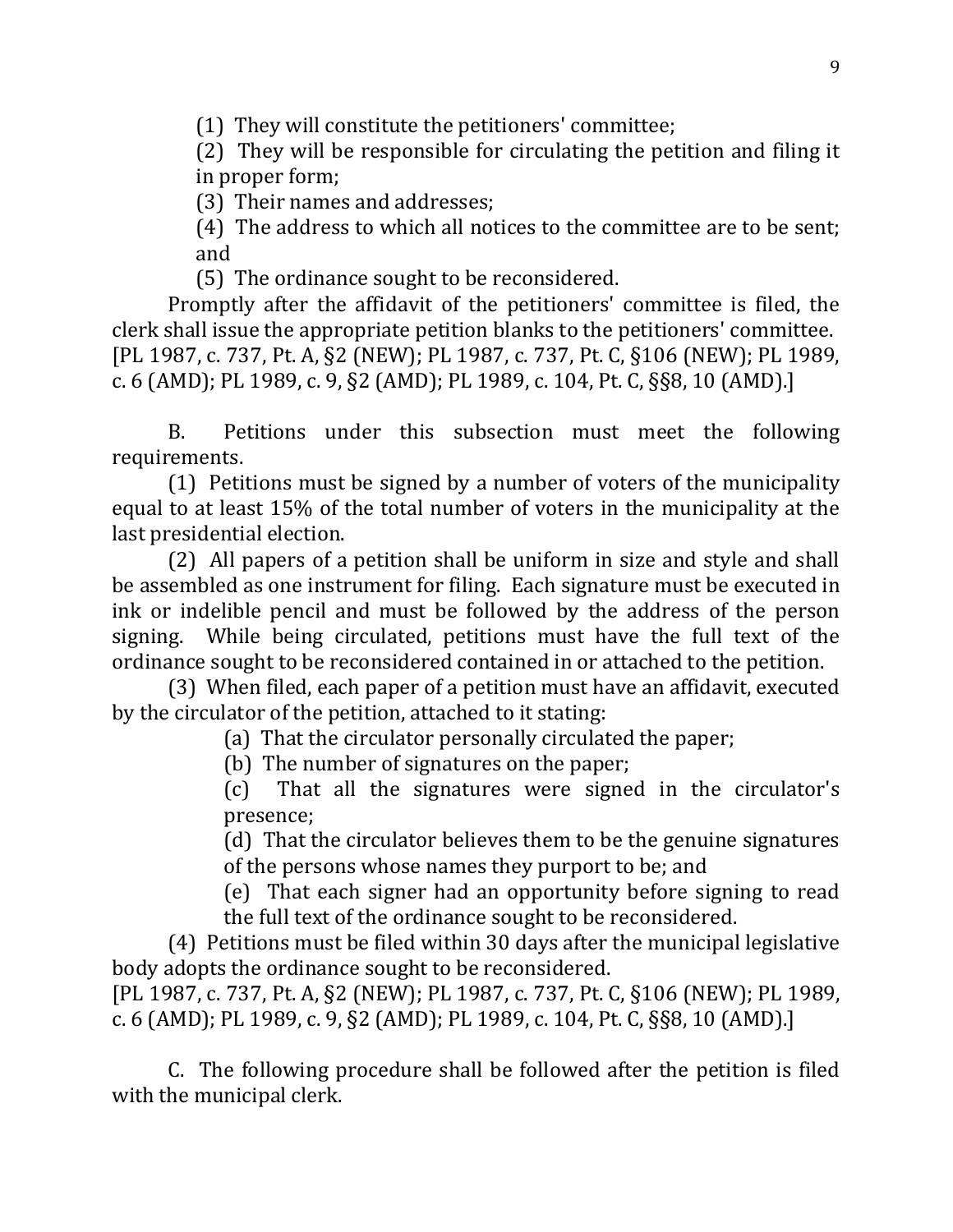(1) Within 20 days after the petition is filed, the municipal clerk shall complete a certificate as to its sufficiency, specifying, if it is insufficient, the particulars which render it defective. The clerk shall promptly send a copy of the certificate to the petitioners' committee by registered mail. A petition certified insufficient for lack of the required number of valid signatures may be amended once if the petitioners' committee files a notice of intention to amend it with the clerk within 2 days after receiving the copy of the clerk's certificate and files a supplementary petition upon additional papers within 10 days after receiving a copy of the certificate. This supplementary petition must comply with the requirements of paragraph B, subparagraphs (2) and (3). Within 5 days after it is filed, the clerk shall complete a certificate as to the sufficiency of the petition as amended and promptly send a copy of that certificate to the petitioners' committee by registered mail as in the case of an original petition. If a petition or amended petition is certified insufficient and the petitioners' committee does not elect to amend the petition or request review under subparagraph (2), within the time required, the clerk shall promptly present the clerk's certificate to the municipal legislative body and the certificate is then a final determination as to the sufficiency of the petition.

(2) If a petition has been certified insufficient and the petitioners' committee does not file notice of intention to amend it or if an amended petition has been certified insufficient, the committee, within 2 days after receiving the copy of the certificate, may file a request that it be reviewed by the municipal legislative body. The legislative body shall review the certificate at its next meeting following the filing of the committee's request and approve or disapprove it. This determination is then final as to the sufficiency of the petition.

(3) A final determination as to the sufficiency of a petition is subject to court review. A final determination of insufficiency, even if sustained upon court review, does not prejudice the filing of a new petition for the same purpose. [PL 1987, c. 737, Pt. A, §2 (NEW); PL 1987, c. 737, Pt. C, §106 (NEW); PL 1989, c. 6 (AMD); PL 1989, c. 9, §2 (AMD); PL 1989, c. 104, Pt. C, §§8, 10 (AMD).]

D. When a petition is filed with the clerk under this subsection, the ordinance sought to be reconsidered is suspended from taking effect. This suspension ends when: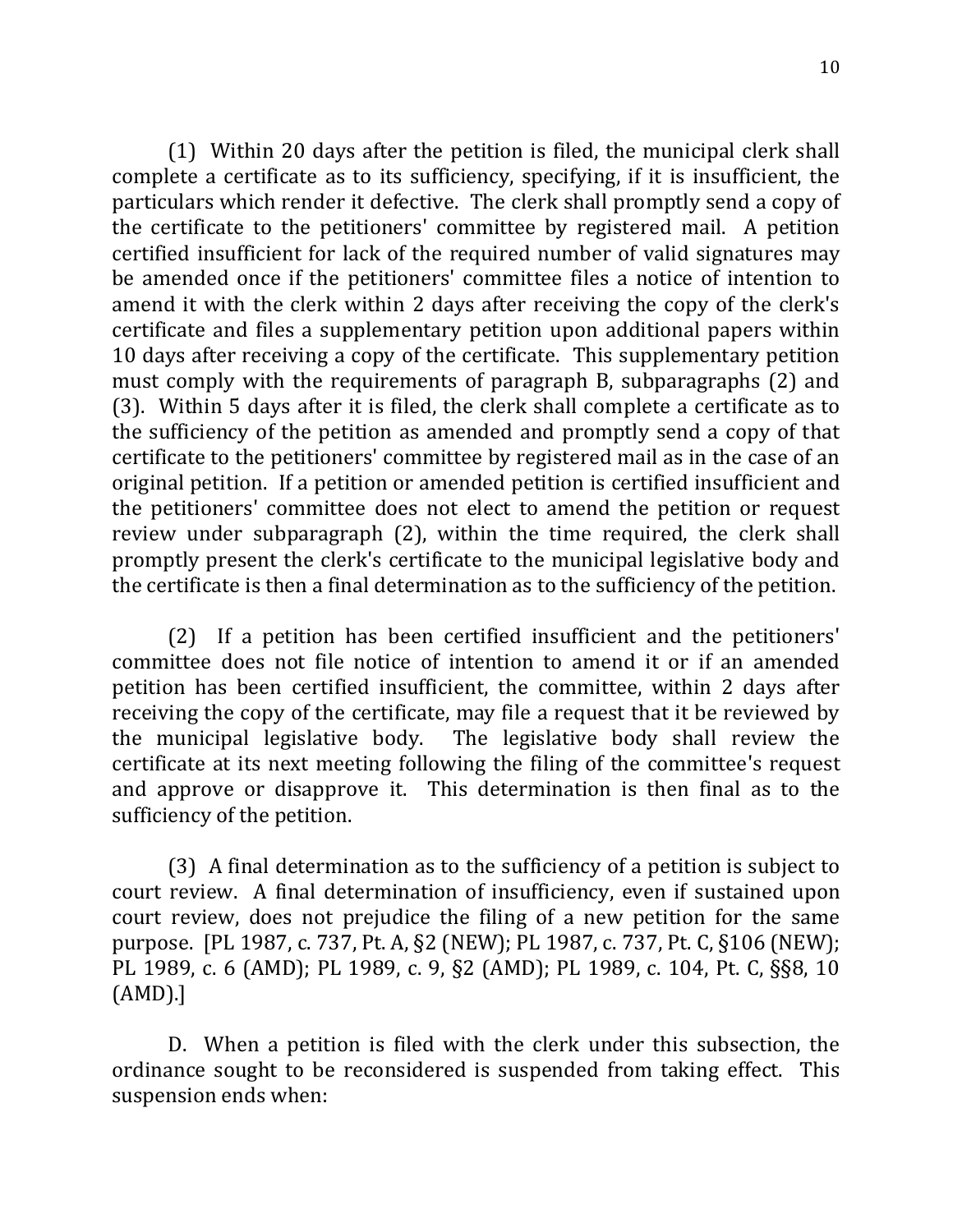(1) There is a final determination of insufficiency of the petition;

(2) The petitioners' committee withdraws the petition;

(3) The council repeals the ordinance; or

(4) Thirty days have elapsed after a vote of the municipality on the ordinance. [PL 1987, c. 737, Pt. A, §2 (NEW); PL 1987, c. 737, Pt. C, §106 (NEW); PL 1989, c. 6 (AMD); PL 1989, c. 9, §2 (AMD); PL 1989, c. 104, Pt. C, §§8, 10 (AMD).]

E. The following procedure shall be followed if a petition is determined to be sufficient.

(1) When a petition has been finally determined sufficient, the municipal legislative body shall promptly reconsider the referred ordinance by voting its repeal. If the legislative body fails to repeal the referred ordinance within 30 days after the date the petition was finally determined sufficient, it shall submit the referred ordinance to the voters of the municipality.

(2) The vote of the municipality on a referred ordinance shall be held at least 30 days and not more than one year after the municipal legislative body's final vote on the ordinance. If no regular municipal election is to be held within this period, the legislative body shall provide for a special election; otherwise the vote shall be held at the same time as a regular election occurring within this period, except that the legislative body, in its discretion, may provide for a special election at an earlier date within the prescribed period. Copies of the referred ordinance shall be made available at the polls.

(3) The form of the ballot for the repeal of the ordinance shall be substantially as follows:

"Shall the ordinance entitled '................' be repealed?

YES / / NO / /"

(The voters shall indicate their choice by a cross or check mark placed in the appropriate box opposite the words YES or NO.)

(4) A petition may be withdrawn at any time before the 15th day prior to the day scheduled for a vote of the municipality. The petitioners' committee must file with the municipal clerk a request for withdrawal signed by at least 4 members of the petitioners' committee. Upon filing this request, the petition has no further effect and all proceedings on the petition shall be terminated.

[PL 1987, c. 737, Pt. A, §2 (NEW); PL 1987, c. 737, Pt. C, §106 (NEW); PL 1989, c. 6 (AMD); PL 1989, c. 9, §2 (AMD); PL 1989, c. 104, Pt. C, §§8, 10 (AMD).]